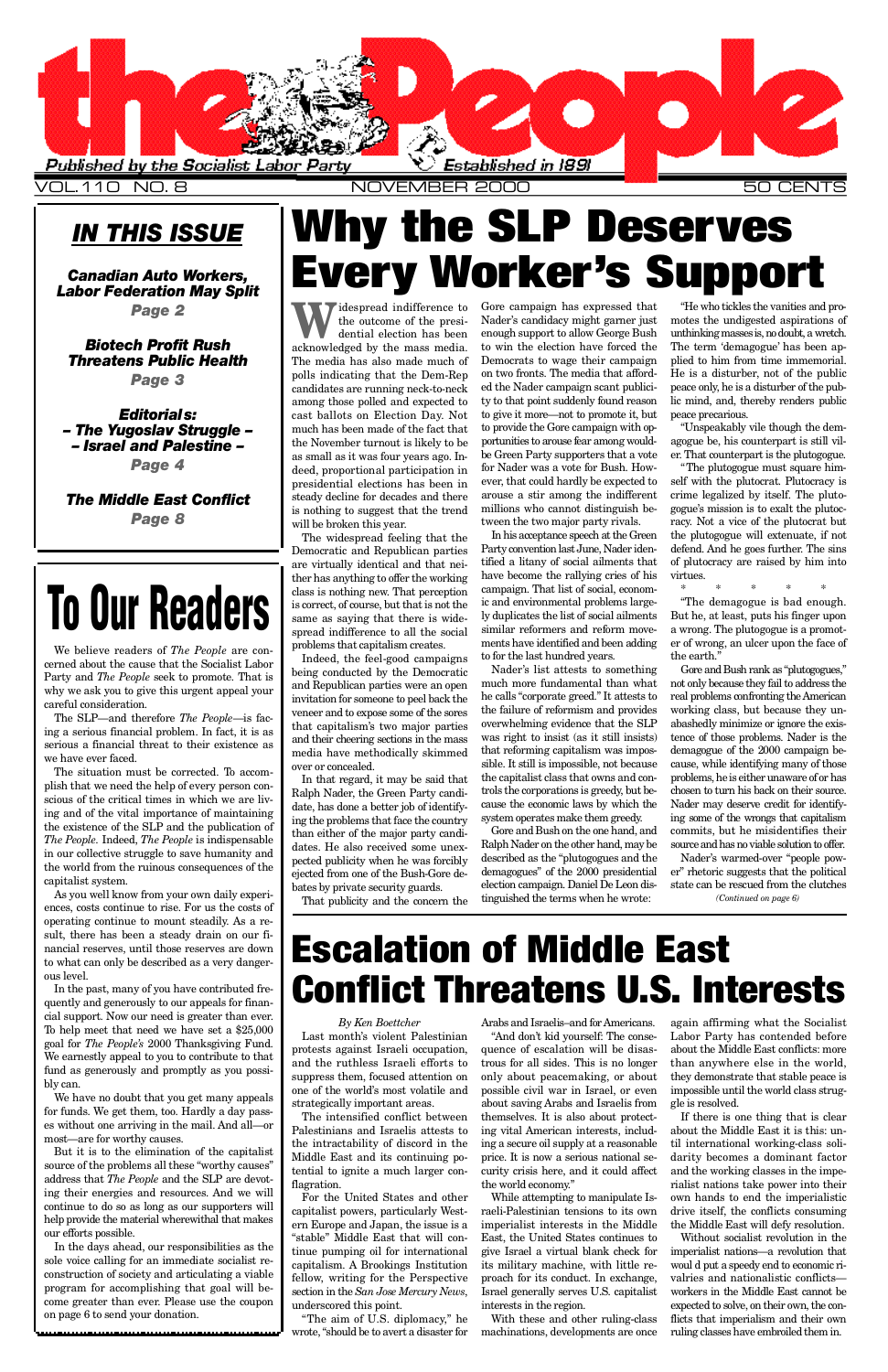Santa Cruz, Calif., is the latest city to adopt a "living wage" ordinance. Similar ordinances have been adopted by about 60 other cities.

The Santa Cruz ordinance applies to all full-time city workers. It also requires all companies doing business with the city's government to pay their workers at least \$11 an hour when they provide health benefits, or \$12 an hour when they do not.

According to Reuters, "The Iliving wage] issue has taken on particular political urgency in California, where the cost of living has jumped sharply with the state's economic resurgence."

This is the highest "living wage" adopted to date by any city having a similar ordinance. Chicago, for example, requires companies doing business with the city to pay a minimum of \$7.60 an hour, while Cambridge, Mass., sets the minimum at \$10 an hour.

That "resurgence" is the result of the labor of the state's working class. The "living wage" ordinance attests to the fact that many workers have gained very little in exchange for their surging productivity. Are "living wage" ordinances such as the one adopted by Santa Cruz a good thing? Yes—and no! When the price of labor tends to fall below what is required to buy the necessaries of life workers are compelled to struggle for higher wages, i.e., for a "living

except that such demands are too modest, and the workers who make them are often imbued with the economic superstitions implanted by capitalism.

The demand for a living wage is wrong when it is held up to workers as the end-all and be-all of their aspirations. Where capitalists and their "labor unions" succeed in convincing the workers that a "living wage" should be their goal, then, obviously, the system of class rule and class privilege is safe. It would be the same as though African-American slaves in the 19th century had limited their aspirations to securing sufficient nourishment to keep themselves in working condition. Indeed, the second president of the United States, John Adams, affirmed that, "When the workers are paid in return for their labor only as much money as will buy the necessaries of life, *their condition is identical with that of the slave."*

Workers should understand that the "living wage" concept—a capitalist concept—is not in conflict with a falling standard of living. As the standard of life is forced down, the "living wage" level falls accordingly. "Living wage" and "a fair day's wage for a fair day's work" mean the same thing. In the language of political economy, they mean "the sum required to procure to the laborer the means of existence necessary, according to the standard of life of his station and country, to keep himself in working order and to propagate his race." (Engels)

The African-American chattel slaves were just as much slaves whether they were well or poorly fed. The same principle holds true for capitalism's wage slaves. As Frederick Engels pointed out, "It is not the highness or lowness of wages which constitutes the economical degradation of the working class; this degradation is comprised in the fact that, instead of receiving for its labor the full produce of this labor, the working class has to be satisfied with a portion of its own produce called wages. The capitalist pockets the whole produce (paying the laborer out of it) because he is the owner of the means of labor. And, therefore, there is no real redemption for the working class until it becomes owner of all the means of work land, raw material, machinery, etc.—and thereby also the owner of *the whole of the produce of its own labor*."

The "living wage" means precisely that —a wage sufficient to keep workers in condition to be exploited. To that extent it is a necessity for capitalists and their political state, for without workers nothing could be done. It is also an insult to workers these days when an abundance can be produced for everyone.

#### *By Ken Boettcher*

The Canadian Auto Workers (CAW) union and the Canadian Labor Congress (CLC) are in a power struggle that may result in a split in what passes for the labor movement in Canada. According to *The New York Times*, Canadian capitalists see the burgeoning struggle "as a barometer of labor militancy in Canada," and they "are watching closely."

In July, the 2.4 million-member CLC imposed sanctions on the 220,000-member CAW. The sanctions left the CAW with neither voice nor vote at the CLC's congress this year.

The CLC imposed its sanctions in response to CLC findings that the CAW had raided locals of the Service Employees International Union (SEIU). The CAW says SEIU members approached it, seeking more militant representation than that provided by the U.S.-based SEIU. The CAW's executive board passed a resolution, also in July, "to explore the creation of an alternative" to the CLC. It wants a federation or coalition of Canadian unions that would not be controlled by "foreign" unions and that would be more "militant."

At stake in the immediate struggle are about 30,000 SEIU members—about a third of the union's membership—who reportedly want to leave the SEIU and join

the CAW. To date, 6,600 have changed unions, among them members of one local the SEIU seized. The SEIU fired its staff and sued local chieftains, whom they accused of turning over to the CAW the local's membership lists, destroying records and illegally transferring \$1 million of SEIU funds to CAW accounts. A court ordered the return of the funds, and the CAW complied.



Back in 1985, when the CAW first split from the U.S.-based United Auto Workers—ostensibly because the UAW wasn't "militant" enough—some auto capitalists expressed concern. Robert White, then chieftain of the Canadian division of the UAW, reassured the auto capitalists. The split, said White, "shouldn't upset in any way our [the proposed CAW's] relationship with the auto companies."

In short, White wanted capitalists to know that regardless of the words he spoke, his wink would mean business as usual. The union would continue to act as a broker for the labor power of its workers, cajoling capitalists to give a better deal than formerly, and training workers never to ask for more.

The intervening years buttressed White's point. The CAW increased its membership by 80 percent—but more growth has been from raiding unions organized in other industries than from real organizing. Japanese auto plants in Canada have not been unionized. Magna International Inc., the country's biggest parts supplier, has not been unionized. U.S. auto capitalists are building more cars in Canada than ever before, but with fewer workers. More than 60 percent of the union's members now come from other industries.

For the workers involved in the present struggle, it is important to realize that there is no guarantee that a more "militant" variety of business unionism will gain them even a few more crumbs. In an era of global capital, capitalists increasingly rely on double sourcing of parts and can readily shift production from country to country to negate the effects of militancy by workers in any given country.

Procapitalist unions of any variety have no interest in organizing or emancipating workers as a class from capitalism. They are interested in recruiting new members only to the extent needed to stay in the business of packaging and selling labor power and labor peace to the capitalist class and state. They are primarily interested in the membership as mere providers of dues, the better to fatten their salaries and expense accounts. Union bureaucrats may sing "solidarity forever" in their rallies, but they will wage war on each other to enhance their own power and privileges.

## **Canadian Auto Workers Union, Labor Federation May Split**

On Sept. 22, Comrade Jack Blessington and I went to Washington, D.C., to participate in a demonstration against the naval bombardment of Vieques. About 3,000 people participated. They came from Philadelphia, New York, Chicago and other cities, and from Puerto Rico.

The demonstrators chanted slogans against the U.S. occupation of Puerto Rico and the bombing of Vieques. Police arrested 73 demonstrators who committed acts of civil disobedience in front of the White House.

We were able to distribute about 300 SLP leaflets about the bombing of Vieques. Many demonstrators and a number of onlookers wanted our leaflets. Some even came to us to ask for one. Unfortunately, we only had the 300, and they were distributed in less than an hour.

> Luis Figueroa Section Philadelphia

## **Do You Belong?**

Do you know what the SLP stands for? Do you understand the class struggle and why the SLP calls for an end of capitalism and of its system of wage labor? Do you understand why the SLP does not advocate reforms of capitalism, and why it calls upon workers to organize Socialist Industrial Unions?

If you have been reading *The People* steadily for a year or more, if you have read the literature recommended for beginning Socialists, and if you agree with the SLP's call for the political and economic unity of the working class, you may qualify for membership in the SLP. And if you qualify to be a member you probably should be a member.

For information on what membership entails, and how to apply for it, write to: SLP, P.O. Box 218, Mountain View, CA 94042- 0218. Ask for the SLP Membership Packet.





## **Another City Adopts 'Living Wage' Rule**

### **Workers and the 'Workerless' Economy**

By Robert Bills

•Technology & Sociology •A 'Workerless' Economy •SLP Sounded the Alarm •The 'Knowledge Class' •It's Still Capitalism •Capitalism or Socialism

> **8 pages — 50¢ postpaid** NEW YORK LABOR NEWS P.O. Box 218 Mtn. View, CA 94042-0218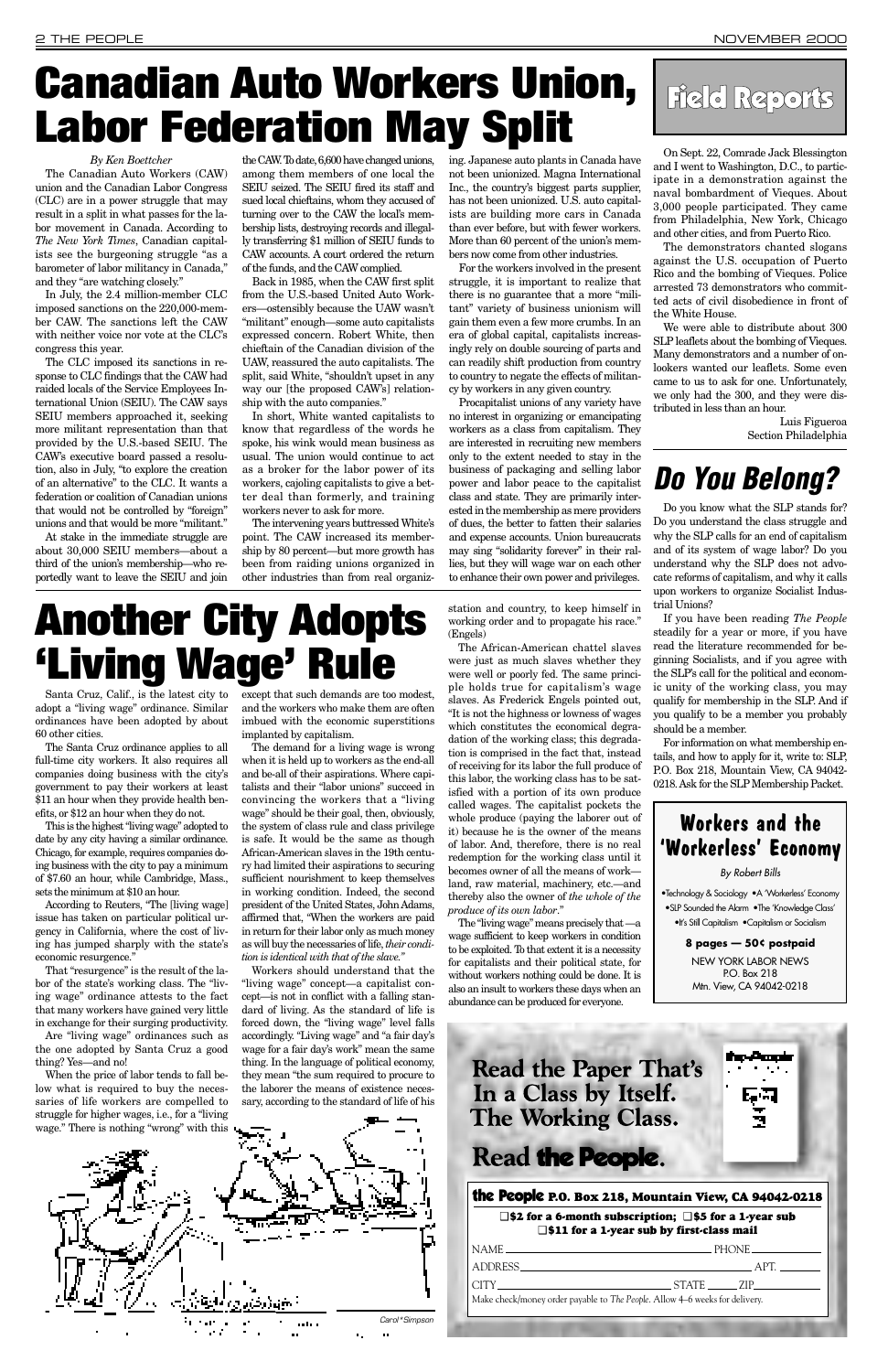*By Bruce Cozzini*

**B**iotechnology, spurred on by the mapping of the human genome<br>this year, has experienced tremenmapping of the human genome this year, has experienced tremendous growth. The U.S. Patent Office, according to the *Boston Globe*, says that "the number of biotech applications nationally increased by 15 percent last year to more than 20,000," and "the number is expected to jump by another 25 percent this year."

The *Globe* reported that over "1,300 companies are now competing to identify genes and proteins, treat cancer and other diseases, and develop ways to speed that research." A single company, Millennium Pharmaceuticals of Cambridge, Mass., "has a staggering 1,500 patent applications pending at the U.S. Patent and Trademark Office," the Boston newspaper added.

Whatever promise biotechnology may hold for producing cures for a myriad of diseases—and scientists are far from unanimous in their opinions—that potential is being thwarted by the drug industry's need for profit. Ironically, the very rush to patent genes may impede the research that might lead to new drugs or treatments that would prove, or disprove, that potential. Profit-driven research not only subverts scientific inquiry and reporting, it fragments that research by establishing petty monopolies over isolated areas of research and discovery.

While patents may lead "venture capitalists" to fund research, patents also block research by others on patented genes or processes. Patent requirements state that inventions must be new and have "specific, substantial and credible" uses. However, some gene patents allowed companies to lay claim to future uses of which they were not aware when the patents were granted. The *Globe* comments that Dr. Aubrey Milunsky, director of the Center for Human Genetics at the Boston University School of Medicine, is concerned that "companies like Celera Genomics Corp., which recently decoded the human genome, want to patent genes without knowing much about them."

"By doing so," Milunsky says, "they would ultimately exclude someone else from working on that gene."

This is not an isolated instance. The AP article also reported on a NIH conference where speakers said that researchers who have a financial interest in drug companies may bias medical findings and put patients at risk. The magnitude of the problem was stated by Dr. Thomas

Bodenheimer, a professor at the University of California, San Francisco. He said that financial conflict of interest in research can "impact the practice of tens of thousands of physicians" who will use the suspect research in treating millions of patients.

The search for profit does more than impede scientific discovery. It corrupts the process of medical research and puts lives in danger.

At a three-day symposium of pioneering genetic researchers at the Asilomar conference center in Pacific Grove, Calif., last February, participants expressed concern that pressures on researchers and companies to earn profits were causing biased reporting of research and undermining traditions of scientific integrity. Dr. Donald S. Frederickson, former director of the National Institutes of Health (NIH), said:

"Morality has been soiled. Entrepreneurs are repressing any information that suggests an unfavorable outcome as 'proprietary'—and keep it secret."

The event that epitomized this concern was the September 1999 death of an 18 year-old boy at Pennsylvania State University. The boy died after an experimental gene therapy treatment. The FDA suspended the Penn State program because researchers there failed to report two earlier serious reactions to the treatment.

Clearly, as long as research is in the hands of companies whose purpose is making profits rather than healing the sick, the potential benefits of research will not be realized. At both the Asilomar and NIH conferences, scientists expressed moral indignation at the tendency of commerce to subvert and pervert science, but a moral reevaluation of science will have little effect since the morality of capitalism places profits above all else.

## **Day Laborers Victimized**

After the Penn State incident medical centers reported 691 instances of serious adverse effects from gene therapy experiSome previously unreported deaths remained unexplained, suggesting the possibility that the Pennsylvania boy was not the first victim of gene therapy experiments. Despite these incidents, the Biotechnology Industry Organization is seeking regulatory changes that could decrease disclosure of "proprietary" adverse events.

The Penn State case is one example of financial interests influencing the course of research. After the boy's death the Associated Press reported that a company founded by the principal scientist in the case, Dr. James Wilson, had funded part of the Penn State study. The company, Genovo Inc., was sold to a larger company, netting Wilson a reported \$13.5 million in stock.

Mexican immigrants in Farmingville, a village of 15,000 in western Suffolk County, account for about 10 percent of the total population. Most are day laborers who must gather before dawn on certain roads to wait for contractors who come by and hire them for such short-term jobs as landscaping, roofing and general construction labor. These men often wait two hours or more hoping for employment. Their presence apparently aroused resentment among other village residents. Many citizens reportedly believe the immigrant workers are responsible for a crime wave in the town of Brookhaven, in which Farmingville is located. Some village residents want to sue the Immigration and Naturalization Service (INS) to force it to move against alleged illegal immigrants in the county. Others would go further.

"Some residents, who are members of Sachem Quality of Life, are demanding that the INS deport the men—even if bringing in the army and tanks is necessary." (*Newsday*, Sept. 1)

Bodenheimer noted that most drug trials are paid for by drug companies, creating a risk of bias and inaccurate results. As an example, Bodenheimer cited an analysis of 70 studies on the safety of a heart drug in which 96 percent of authors with drug company ties found the drug to be safe, whereas only 37 percent of experts without drug company connections said the drug was safe. Also, an analysis of company-funded studies published in peer-reviewed journals found that results favored the company's product 98 percent of the time.

ments. Of these, 652 were reported late. Carol\*Simpson

Bodenheimer also noted other ways in which conflict of interest could affect research. Private doctors who are paid \$1,000 to \$5,000 per patient recruited for a drug trial may enroll patients who don't belong in the trial or who don't even have the disease being studied. In other cases, cancer drug trials exclude older people to make it appear that a drug is more effective than it actually is. "Up to 75 percent of people recruited for cancer studies are younger than 65 because older people respond more poorly to chemotherapy, though 63 percent of cancer patients in the United States are over 65," the AP article said. Lastly, drug companies, which own the data, may manipulate its publication for their own benefit.

## **Biotech Rush to Profit Threatens Public Health**





*The People* (ISSN-0199-350X), continuing the *Weekly People*, is published monthly by the Socialist Labor Party of America, 661 Kings Row, San Jose, CA 95112-2724.

Periodicals postage paid at San Jose, CA 95101-7024. Postmaster: Send all address changes to *The People*, P.O. Box 218, Mountain View, CA 94042-0218. Communications: Business and editorial matters should be add ressed to *The People*, P.O. Box 218, Mountain View, CA 94042-0218. Phone: (408) 280-7266. Fax: (408) 280-6964.

Production Staff: Donna Bills, Ken Boettcher, Genevieve Gunderson. Robert Bills, acting editor

Access The People online at http://www.slp.org. Send e-mail to: thepeople@igc.org.

Rates: (domestic and foreign): Single copy, 50 cents. Subscriptions: \$5 for one year; \$8 for two years; \$10 for three years. By firstclass mail, add \$6 per year. Bundle orders: 5- 100 copies, \$8 per 100; 101-500 copies, \$7 per 100; 501-1,000 copies, \$6 per 100; 1,001 or more copies, \$5 per 100. Foreign subscriptions: Payment by international money order in U.S. dollars.

*By B.G.*

False perceptions and misinformation linking immigrant workers to an imaginary crime wave in New York's Suffolk County show how insecure feelings about petty property interests can dehumanize presumably intelligent people and reduce them into irrational victims of unfounded prejudices.

*New York Ti m e s* reporter Charlie LeDuff claims that Mexican immigrants in the area are "drawn by wages that can top \$15 an hour" and are "brought into the village by smugglers at a cost of \$2,000."

The immigrant men, who generally come without families, often rent a single family house into which 20 or 30 will move. This year, the town of Brookhaven passed a law limiting the number of unrelated people who may live in a rental house. At least one landlord found a way to beat the fines. He raised the rental \$50 for each of his 30 tenants in one house to cover the expected expense. At the end of August, the Suffolk County legislature debated a bill to sue the INS to force it to enforce immigration laws in the county. The legislative hearing room was crowded with citizens determined to improve "the quality of life" in their county by ridding the area of immigrant workers. A large number of the latter were also present, holding up signs saying "Stop the Hate," "We Cut Your Grass" and "We Are All Immigrants." In the lobby, the laborers held up a banner imitating the legend inscribed at the base of the Statue of Liberty: "We are your tired, your poor, your huddled masses yearning to breathe free. Let us work."

" We are not here to make crime," one Mexican worker said. "We are here because we have money problems at home. It would be nice to be brothers, but we have so many problems here."

The legislature had requested the Suffolk County police commissioner and the chief of department to come and speak to them about the charge by one legislator that immigrants were responsible for a "spate" of crimes in Farmingville.

Both police officials brought in to speak gave evidence to the contrary. The total number of arrests in Farmingville in 1995 was 463, but only 40 of those were noncitizens. The number of immigrant arrests since then is dwarfed by the total arrest record of citizens in Farmingville. In 1999, 436 people were arrested in the village, but only 28 were noncitizens. As of Aug. 28, only 19 noncitizens had been arrested compared with 204 citizens. "We do not have...a crime wave in Farmingville," said the police commissioner. A county legislator commented, "There is no crime wave, period. The police statistics just don't bear it out....I see some fear of people who are different than the established population in the area." What accounts for this fear? *Newsday* touched the nerve in passing when reporting that, apart from the nonexistent increase in crime, "decreased property values" were high among the concerns of those who not only want the INS to move in, but would have their own town occupied by the army. Apparently the testimony disproving the "crime wave" assertions had only a limited effect. After a hot debate, the resolution demanding INS action was voted down 9 to 8, with one abstention.



ś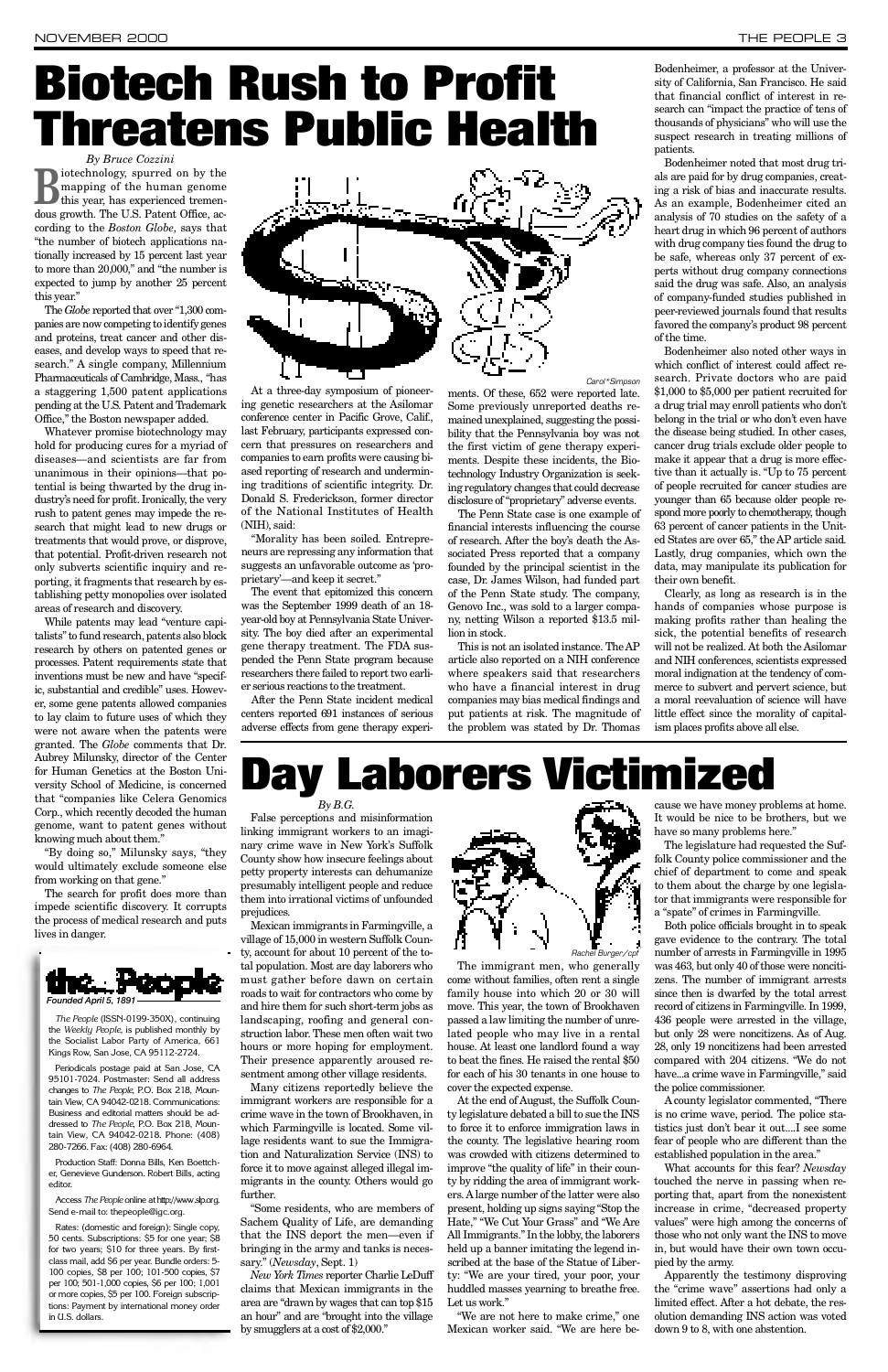Yugoslavian workers have tossed out an autocrat, but the road ahead is fraught with dangers for their aspirations toward peace and economic security.

Leaders of nations in the North Atlantic Treaty Organization (NATO), the Clinton administration foremost among them, lost no time in hailing the downfall of the corrupt and brutal regime of Slobodan Milosevic. Vojislav Kostunica, of the Democratic Opposition of Serbia, has been inaugurated as president of Yugoslavia and a transitional government is now in place in Serbia until parliamentary elections are held on Dec. 23. Milosevic's party is sharing power in that transitional government, but its power appears broken.

President Clinton called Milosevic's defeat "a big blow for freedom." However, when an American president talks about "freedom," workers everywhere should recognize that what is meant is not necessarily freedom for workers—especially not freedom from economic necessity and want but rather the freedom for capital to more completely dominate their lives. That is what Western capitalism—in the European Union and the United States alike—hopes is now on the fast track in Yugoslavia.

In short, the "aid" planned for Yugoslavia is the same as that meted out to other former satellites of the former Soviet Union. The hope of the "aid"-givers is that the local ruling class will be sufficiently strengthened by the funds to consolidate its rule and hold workers in check—i.e., subjugated to the profit interests of both the imperialists and domestic capitalists.

The profit interests of U.S.-European capital crave a stable central Europe. The opening up of Yugoslavia to Western capital means access to a large pool of reasonably skilled labor at wages lower than those in their domestic labor markets unemployment in Serbia is reportedly over 30 percent. It means access to Yugoslavia's natural resources and industrial base—at least that portion that can be competitive in today's world market. Above all else in the oil-dominated economies of today it means the potential for greater control

Accordingly, the "aid" itself holds the potential to cut short Western capitalist jubilation over the downfall of Milosevic. Yugoslav workers went through hell as the federation was torn asunder by nationalism, war and ruling-class pillage under Milosevic's regime. Hundreds of thousands lost their jobs as state factories were sold or otherwise looted by Milosevic and friends. The promise of more suffering under the thumb of the same imperialists who bombed them senseless because of Milosevic's transgressions against Western capital may bring Yugoslav workers back into the streets.

over the territory needed to pipe oil from the Caspian Sea region into Europe.

To those ends, world leaders announced they would lift economic sanctions against Yugoslavia when Milosevic resigned. But the aid that will pour into Serbia from Western capitalist sources will come with strings attached. As Dr. Marjorie Cohn, a professor at Thomas Jefferson School of Law in San Diego, put it, "Mr. Kostunica's government would be compelled by the World Bank, the International Monetary Fund and NATO allies to end price controls and other welfare programs." According to Cohn, "Any future reconstruction of bombing damage will have to go to contractors from NATO countries...."

> Sen. Sherman illustrates the truth of this statement. Thirty-seven years ago there was no Republican Party in exis-

*— K . B .*

#### **A Popular Superstition** (*The People*, Dec. 25, 1892)

Upon being asked last week, whether a third party was to come up, Sen. John Sherman promptly and emphatically answered: "No, this country cannot afford more than two parties."

An expression of this sort would not be surprising from people of less intelligence and information than Sen. Sherman; indeed, it is a common one on the lips of a large number of ignoramuses, who inflict their opinions upon a patient public. That this opinion should be shared by Sen. Sherman shows, however, the power of popular superstitions, and goes far to confirm the suspicion that even the ablest among the plutocratic politicians is an intellectual bankrupt.

The political history of our own country, as much as, if not more so than, that of any other, establishes the maxim that progress is due wholly to third parties and that, not only has this country ample room for such, but that its people have periodically raised such third parties into power; crowded both the old parties, in existence at any such time, out of the way; annihilated one of them; and maintained the quondam third party in power until it had run its course, and a new broom, representing an advanced idea, became necessary, when the old process would be renewed—each time despite the protests of the then existing parties that the country had no room for more than two parties. The most amusing feature of this recurring phenomenon is that the party most emphatic in the assertion of this dogma is always that one which itself rose from the "third party" stage to that of "one of the two great parties."

There could hardly be a more ominous statement on what lays ahead.  $-K.B.$ 

tence in the United States. The Democratic and the Whig parties then divided, in the main, the political convictions of the country. The question of chattel slavery had forced itself forward. The Democratic Party, true to its moss-back, reactionary instincts, upheld slavery, the Whig Party did not dare to grapple with, and dodged the problem. The aspirations of the antislavery movement had to find expression in a new, third, political party; and in that way, and for that reason was the Republican Party born. It sprang up as a third party, in the teeth of the declarations of the Whigs — who had similarly sprung up before —that there was no room in the country for more than two parties; it put a quietus on the Whig [Party]; overthrew the Democratic Party; came into power, and there developed the class characteristics of the class that had called it into being—the capitalist class: it wiped out chattel slavery, the last vestige of feudalism in America, and introduced "free competition" among the working class.



## **The Yugoslav Struggle**

Since Israel took over the West Bank and the Gaza Strip in 1967, Israeli settlers have smashed much Palestinianowned agriculture and commerce, making the occupied territories economically dependent upon Israel to a large extent. As a result, the supply of Palestinian wage labor swelled, with workers essentially coerced into being exploited by Israeli capitalists at cheap wage rates. Other Palestinians work for Israeli capitalists in the territories at even lower wage rates, or work in Palestinian-owned textile sweatshops that subcontract with Israeli firms. Due to their enforced dependence upon Israel, these occupied territories are also a huge export market for Israeli products. In short, Israel has a colonial relationship with the occupied territories. But its dependence upon Palestinian labor from the West Bank and Gaza territories, as well as Palestinian labor within Israel, has made the Israeli capitalist class somewhat vulnerable to organized labor action by Palestinians. Periodic general strikes, supplemented by boycotts, have shown their potential as a weapon in the Palestinian struggle. A recent *Newsweek* interview with Ariel Sharon of Israel's Lukud Party makes it clear that whatever tentative new peace is negotiated—if there is to be peace at all—must include continued Israeli domi-

nance over the Palestinian economy. In any new agreement, Sharon said, "there should be understandings on the economy. If they decide to make their area a free-trade zone, they could destroy us."

The impetus to further conflict may now be more than any party to the dispute can overcome. As *The New York Times* reported, "A leader of Yasir Arafat's Fatah movement who has organized the biggest West Bank street protests vowed ...to continue confrontations with Israeli forces until they withdraw from the entire West Bank and Gaza Strip, as they did from Lebanon earlier this year." Perhaps smelling victory on the question of Palestinian statehood, a summit of Arab leaders in Cairo last month produced offers of significant aid from Arab states to the PLO. For its part, Israel has at this writing withdrawn from peace talks and is reportedly making plans to essentially cordon off—build a new "Berlin Wall," if you will, around—Jewish settlements and borders in the event that Palestinian statehood is proclaimed. With their economies so interdependent, Palestinian leaders "reacted with horror" to the Israeli plans, according to the *Times*. "It's a declaration of war," said Yasir Abed Rabbo, the PLO's information minister.

The present situation is identical in all essential respects with that under which the Republican Party was born as a third party, destined to make an epoch in the history of the country. Not only had this country room for a "third party" it is now again ripe for one. All the signs of the times point positively to that conclusion. Indeed, that third party is now forming despite the chestnut protests from the defunct Republicans that there is no room for it. Its motto is "The Abolition of Wage Slavery—The Cooperative Commonwealth." Its victory is assured; as surely as, 31 years ago, the Republican banner was raised over the ruins of the Whig and the Democratic parties; or, some 20 years before, the Whig banner *(Continued on page 6)*

## *Israel and Palestine*

### *A De Leon Editorial*

## **Third Parties**

*"Third parties" have played a major role in American history whenever they reflected the interests of the progressive class. The progressive class today is the working class—and its in terests are reflected by the SLP.*

what is socialism?

Socialism is the collective ownership by all the people of the factories, mills, mines, railroads, land and all other instruments of production. Socialism means production to satisfy human needs, not, as under capitalism, for sale and profit. Socialism means direct control and management of the industries and social services by the workers through a democratic government based on their nationwide economic organization.

Under socialism, all authority will originate from the workers, integrally united in Socialist Industrial Unions. In each workplace, the rank and file will elect whatever committees or representatives are needed to facilitate production. Within each shop or office division of a plant, the rank and file will participate directly in formulating and implementing all plans necessary for efficient operations. Besides electing all necessary shop officers, the workers will also elect representatives to a local and national council of their industry or service—and to a central congress representing all the industries and services. This all-industrial congress will plan and coordinate production in all areas of the economy. All persons elected to any post in the socialist government, from the lowest to the highest level, will be directly accountable to the rank and file. They will be subject to removal at any time that a majority of those who elected them decide it is necessary. Such a system would make possible the fullest democracy and freedom. It would be a society based on the most primary freedom—economic freedom.

For individuals, socialism means an end to economic insecurity and exploitation. It means workers cease to be commodities bought and sold on the labor market and forced to work as appendages to tools owned by someone else. It means a chance to develop all individual capacities and potentials within a free community of free individuals.

Socialism does not mean government or state ownership. It does not mean a state bureaucracy as in the former Soviet Union or China, with the working class oppressed by a new bureaucratic class. It does not mean a closed party-run system without democratic rights. It does not mean "nationalization," or "labor-management boards," or state capitalism of any kind. It means a complete end to all capitalist social relations.

To win the struggle for socialist freedom requires enormous efforts of organizational and educational work. It requires building a political party of socialism to contest the power of the capitalist class on the political field and to educate the majority of workers about the need for socialism. It requires building Socialist Industrial Union organizations to unite all workers in a classconscious industrial force and to prepare them to take, hold and operate the tools of production.

You are needed in the ranks of Socialists fighting for a better world. Find out more about the program and work of the Socialist Labor Party and join us to help make the promise of socialism a reality.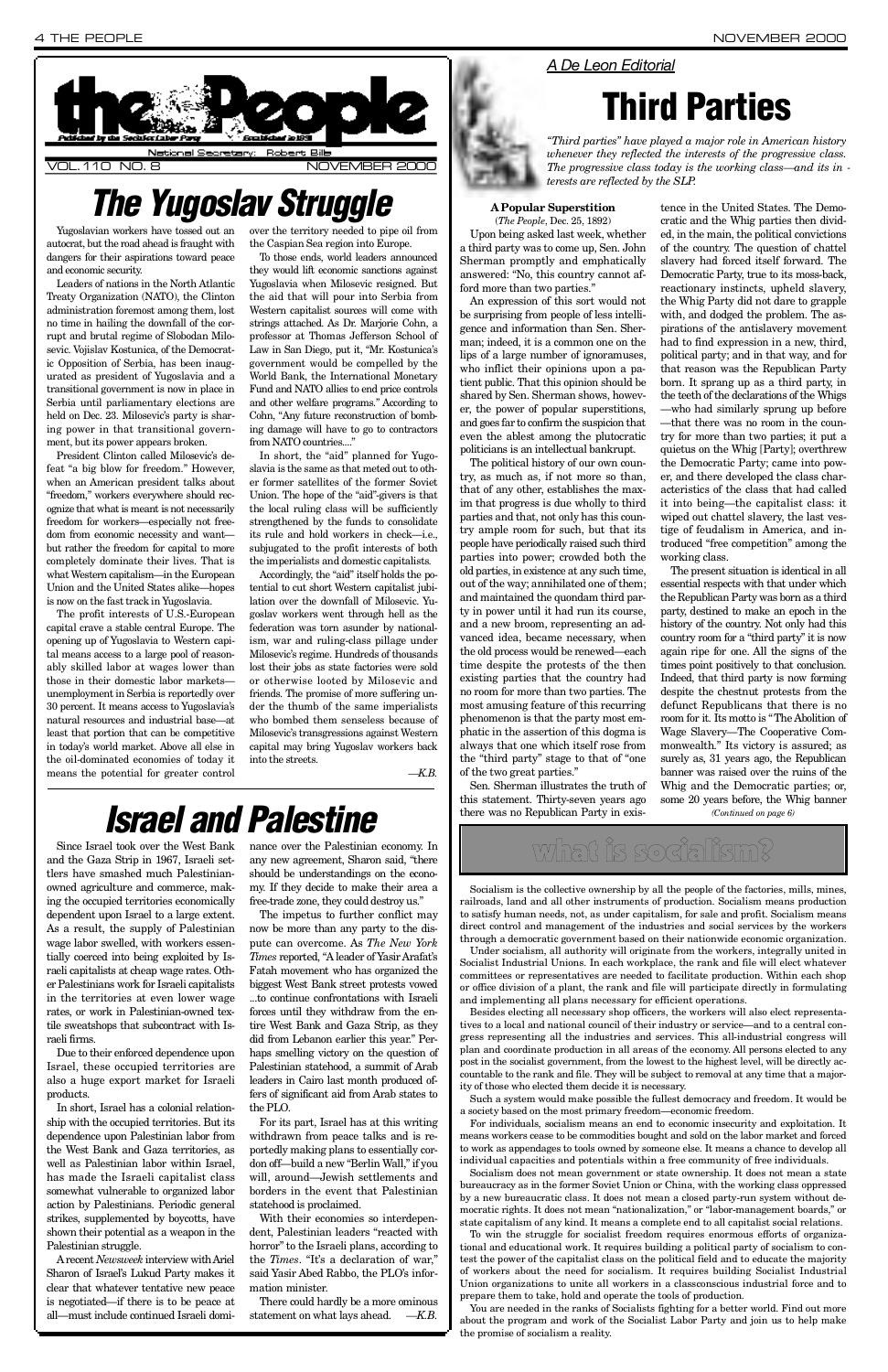**O**ne of the significant debates in<br>American labor history took place<br>in the Grand Opera House at New American labor history took place Haven, Conn., 100 years ago Nov. 25. The protagonists were the editor of the *Daily People*, Daniel De Leon, and a spokesman for the newly formed Social Democratic Party (later the Socialist Party), Job Harriman. The question of the debate as it was formally phrased was:

"Resolved, that the tactics of the Socialist Trade & Labor Alliance against the pure and simple trade union is for the benefit of the working class and for the promotion of socialism in America."

The De Leon-Harriman debate was stenographically recorded and printed in the *Daily People* immediately after the event. Within a month the SLP issued the text as a pamphlet. The pamphlet has been out of print for decades. Recently, however, the original text was added to the SLP's Web site (www.slp.org).

#### **Tactics of the ST&LA**

The ST&LA was a militant socialist union that openly proclaimed its ultimate goal to be socialism. Its tactics against the "pure and simple" \* unions (the American Federation of Labor and kindred unions) were to expose them relentlessly as fakes and frauds that committed organized scabbery, divided the workers into competing crafts and were run by the labor lieutenants of the capitalist class. Its tactics were also to organize the workers who were tired of being rooked and misled by the labor fakers, as well as the unorganized workers, into its own militant ranks.

"The trade union policy of the Socialist Trade & Labor Alliance involves the trade union policy of the Socialists organized in the Socialist Labor Party," De Leon explained. "That policy was not evolved out of the inner consciousness of any one man or set of men. It is a policy that is based upon certain facts, certain historic facts, certain undeniable facts, and established upon conclusions that are inescapable."

Only a trade union that recognizes the class struggle can keep free of the "entanglements that the conflicting interests of their competing employers might bring them into....A workingmen's organization that is not classconscious, a working men's organization that imagines that the interests of the capitalist class and the interests of the working class are one and the same—such an organization and such workingmen are simply appendages to the capitalist class, and will be drawn into the vortex of competing capitalist conflicts."

Opposed to the trade union policy of the ST&LA, and of the SLP, were the labor leaders and their political allies among the reformists and opportunists in the Social Democratic Party. Their spokesman, Job Harriman, upheld the view that ST&LA activity was injurious to the growth of socialism and that the correct tactics were to get into the "pure and simple" unions and "bore from within."

#### **Step to Industrial Union Concept**



The upshot was that the Socialists were eventually beaten and the trade unions, completely under the domination of the labor fakers, became the chief means for taming the workers to accept capitalist conditions.

This brief review will deal mainly with De Leon's first presentation. Harriman's contribution is hardly worth mentioning except insofar as it reflected the crude cunning and mental crookedness of the protagonist of "boring from within." He made little or no effort to argue principles or to meet the points raised by his Marxist adversary. Instead he sought to sidetrack the whole debate into a specific dispute in which the issues were complicated and clouded by misunderstanding.

De Leon's speech of Nov. 25, 1900, was not the kind of speech he would have made four or five years later. The concept of the Socialist Industrial Union as a mighty proletarian power, capable both of enforcing the socialist ballot and constituting the framework of the Industrial Republic of Socialism, had not yet reached maturity in De Leon's mind in 1900. The ST&LA, therefore, represented an important step toward a mighty idea, but it was not the final one. Its role was frankly to win for the workers "temporary relief" in the form of economic gains and at the same time to win them over to the socialist cause.

### **Penalty for Nonclassconsciousness**

De Leon then related the actual experience of the SLP after it had been reorganized on its present Marxist basis in 1890. There were economic organizations of workingmen in 1890, but "instead of being classconscious, they built upon the principle of the brotherhood of the workingman and the capitalist....these trade

"....We should have waited till we were strong; that is, a man should wait till he can swim before he goes into the water. [Laughter.] Wait till all the men are converted to socialism, then start to educate them!! [Laughter.] We went into those unions and when the labor faker came there with capitalist propositions, we rose and tried to teach the rank and file. The rank and file—not through dishonesty, indeed not—the rank and file could not take our views; didn't dare to take our views, because in most of these unions there is a system of blackmail and browbeating that the labor leaders exercise upon the men. For the sake of keeping their jobs, for the sake of not losing their sick-and-death benefit advantages, the men caved in; and when the labor faker gave the signal, those men voted as the labor faker dictated...."

The accuracy of De Leon's appraisal of "boring from within" is certified by the status of the "pure and simple" unions today, in 2000. Today what passes for the "union" movement is still as *dis-*united as ever, with jurisdictional wars and organized scabbery rampant. When on some rare occasion the crafts find it mutually expedient to cooperate and form a "united front" (as in the recent transit workers' strike in Los Angeles), the occasion becomes one for celebration. But once the occasions responsible for such rare phenomena are spent, the entire movement relapses into its ancient state of disorganization. Its ruling motto is as applicable today as it was half a century ago—"Every union for itself and devil take the hindmost." The propositions that De Leon established in this debate have not lost their validity with time. His exposition of the hopelessness of converting the faker-run unions into bona fide working-class organs was an essential prerequisite for the full-orbed program of Socialist Industrial Unionism. Only when faith in "boring from within" was dead were the energies of classconscious workers freed for the task of building a union movement based on the class struggle, a union movement capable of enforcing the socialist ballot by taking, holding and operating the industries, in short the Socialist Industrial Union—the workers' power!



unions, guided by a natural instinct, and yet by an untutored instinct, moved in a peculiar way. The giant was blind. He struck in the air, and sometimes his blows fell upon individual capitalists. The capitalist class then proceeded to endeavor to control the trade union [through its labor lieutenants, the labor fakers], and a struggle took place within the unions."

"Such a trade union movement, whatever it was," De Leon said, "was no longer a movement of the working class, any more than an army that consists of workingmen is a workingmen's army if it is manned and officered by representatives of the capitalist class."

#### **Socialists Try 'Boring From Within'**

At this point the Socialists adopted the strategy of "boring from within." "We tried it," De Leon said. "We went into the unions and bored from within. We tried to teach the class struggle. One division, in which I was active myself, was in the Knights of Labor. We struggled and we struggled with the labor lieutenants of the capitalists; it came to hand-to-hand encounters; finally, we landed on the outside."

Daniel F. Tobin, president of the Teamsters' union, weeping copiously over the plight of the erstwhile secretary of defense, Louis Johnson, in an editorial in the *International Teamster*, also sheds a few tears for the workers who have been betrayed by their "friends" in Congress.

"...We of labor have gotten something of the same kicking around as Louis Johnson," Tobin writes. "The only difference is that ours is a thousand times worse because millions of men and women, who are working for a living...have been crucified by many of the men in Washington whom they helped to elect and who were elected on the platform, 'We are the friends of labor and we will do labor justice.'

in Washington and have practically forgotten the people who put them in office. All the progressive [?] laws that were enacted over a period of 14 years have been set aside. We have injunctions against us of every kind...." Etc.

But there was another division of the "borers from within" that met with a different fate. These were the "Socialists" for whom the class struggle was unimportant or nonexistent. They started off aggressively, but soon they found it more expedient to soft-pedal socialism and even to go along with Republican heelers. De Leon cited specific instances to substantiate his point. He said:

Discusses the origins, development and dangers of nationalism, and what the working class must do to resist and counter nationalist rhetoric.

"'Boring from within'resolved itself, accordingly, into this: either you must bore to a purpose, and then you land quickly on the outside; or you don't land on the outside, but then you knuckle under, a silent supporter of the felonies committed by the labor lieutenants of capitalism. Such was the experience."

### **De Leon's Confidence in the Workers**

De Leon's confidence in the workers, once they were enlightened as to their class interests was, like that of Karl Marx, boundless. He believed that "the

correct course, the integrity, the purity of the Alliance shine across all the clouds of calumny that are being hurled against it." He stressed that, unlike the capitalistcontrolled unions, the ST&LA stood by the workers in all their struggles against their exploiters, regardless of whether the workers involved were members of the Alliance or of a "pure and simple" union. "If there is a real conflict, the Alliance stands by those men, regardless of the organization, as it has done in more than one instance."

Concluding his first presentation, De Leon summed up the theory of the Alliance: "....Boring from within, with the labor faker in possession, is a waste of time, and the only way to do is to stand by the workingmen always; to organize them, enlighten them, and whenever a conflict breaks out in which their brothers are being fooled and used as food for cannon, to have the ST&LA throw itself in the midst of the fray, and sound the note of sense."

#### **How Militant Socialists 'Bored'**

Among the shallow but specious arguments advanced by Harriman in his presentation was the contention that the SLP had started to "educate" in the unions while it was still too weak. De Leon disposed of the argument neatly, at the same time shedding light on the bona fide attempt to bore from within. In part, he said:

#### **Time Has Vindicated De Leon's Appraisal**

## **The De Leon-Harriman Debate**

## On the Web

*De Leon at his desk.*

The People

\*The phrase "pure and simple" originated in the report of Samuel Gompers to the 1892 convention of the AFL. In that report he asserted his conviction that "trade unions pure and simple [i.e., without political ties or aspirations], are the natural organizations of the wage workers to secure their present and practical improvement and to achieve their final emancipation."

#### **Friend of 'Labor's Friends'** (*Weekly People*, Nov. 4, 1950)

" Those friends whom we helped in their hour of need are making the laws

On the same page Tobin urges the workers to "go to the polls" to vote for another batch of capitalist politicians who are running on the platform, "We are the friends of labor and we will do labor justice."



#### NATIONALISM: Working-Class Nemesis

**16 pages — \$1 postpaid NEW YORK LABOR NEWS P.O. Box 218 Mtn. View, CA 94042-0218**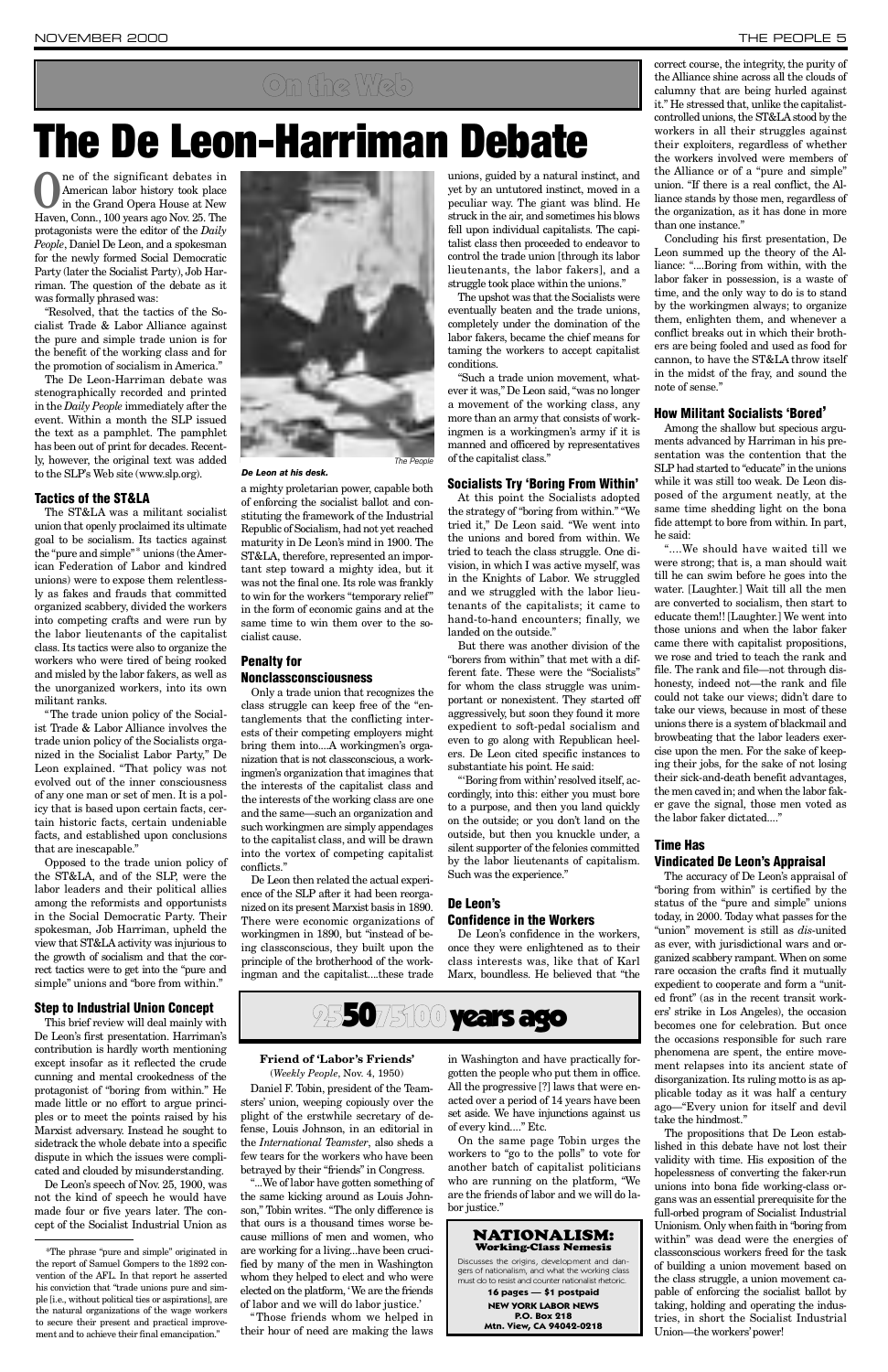**Bush and Gore both claim that their tax reduction proposals will benefit workers. Does the SLP** agree with either, or does **it still hold to its position that taxation and "tax reform" are capitalist issues of no concern to workers?**

The SLPagrees with neither. It still holds to its position, and that position is as sound today as it ever was.

We are aware, of course, that workers nominally pay income and other forms of taxes. Ultimately, however, taxes can have no serious or lasting effect on workers' wages or their living standards.

This follows logically from the economic facts. The most important of those facts is that labor power the ability of workers to put in a productive day's work—is a commodity. Taking into account the ebb and flow of the labor market, its price in the long run corresponds to its value. This Karl Marx demonstrated to be equal to what it costs in socially necessary labor to produce the workers' necessaries. In everyday language, workers normally get a price for their labor power that amounts to a *living wage*. If workers did not receive a living wage—regardless of taxation—they could not produce or perform the services that capitalists hire them to perform. While capitalists are constantly looking for ways and excuses to hold wages down, without a working class physically and mentally fit to produce the capitalist system would soon collapse. Accordingly, as Frederick Engels once explained, "What the worker pays in taxes goes in the long run into the costs of production and must therefore be compensated for by the capitalist." Marx and Engels were not alone among the great economists who understood this. In his book, *The Principles of Political Economy and Ta x a t i o n*, for example, David Ricardo described all the applied forms of taxation and their effects, including a proposal to tax wages. Some of the thoughts he expressed in his

chapter on "Taxes and Wages" are as logical today as when he wrote them 183 years ago. He wrote:

*We mean this literally, because every reform measure that diverts workers from the issue of wage slavery tends to*  $strengthen$  the capitalists' position  $a<sup>2</sup>$ *astride the workers' backs.* 

"Taxes on wages will raise wages, and therefore will diminish the rates of the profits on stock." "A tax on wages is wholly a tax on profits." "The ultimate effects of such taxation are precisely the same as those which result from a direct tax on profits."

Similarly, when the federal government was considering a proposal to collect taxes by way of wage deductions during World War II, the shrewd and highly classconscious L.M. Giannini, then-president of the Bank of America, expressed the following dissent: "...if taxes were taken off the wage or salary earner's compensation at the source, it would not be very long before the employee would be after the employer to restore the amount to him by means of an increase in wages." (*United States News*, March 20, 1942)

Nader does not oppose capitalism, only capitalism as it is. He claims that it can be made to work in the interests of all the people. His pattern for a more humane capitalism is, apparently, cut from the cloth of the European social democratic parties.

> This is precisely what happened. Initially, when the tax was levied, the effect was a wage cut across the board. In the long run, however, the capitalists must pay the workers enough in wages to enable them to keep in condition to repeat the labor process. Hence, with time, and after some strikes and threats of strikes after World War II, take-home wages tended to equal the value of labor

The underlying premise of the Nader campaign appears to be that the primary beneficiaries of capitalism—the capitalists—have corrupted the system, and that they in turn have corrupted the politicians, thereby reducing the government to paid servants of the "corporate elite."

In short, workers got a living wage before income taxes were invented and, on the whole, they still get a living wage despite the deductions for income taxes.

This does not mean that workers always succeed in forcing employers "to restore the amount...by means of an increase in wages." On the contrary, while some workers succeed. many more fail, and the government, which is the executive committee for the whole capitalist class, does everything it can to insure their failure.

What are workers to do about this situation? Are they to allow themselves to be duped into supporting the tax reduction proposals of George W. Bush or Albert Gore? If they do,

The Democratic and Republican parties owe their domination of the political state to the ruling class. Reformers such as Nader and his Green Party assert that the evils of capitalism can be lessened by the election of honest officials and the adoption or enforcement of laws designed to curtail the power of corporations. But every worker who stops to think should see through the fiction in a moment. How many "honest politicians" have been elected over the years? How many have promised to introduce legislation or to pursue goals meant to restrain the excesses of capitalism and establish "good government?"

the best they can hope for is that Congress will go along with whichever capitalist candidate wins the election to restore a few pennies to their wages, which they may or may not keep, depending on the state of the labor market. Meanwhile the real robbery not only continues unabated, but is actually strengthened through such reforms.

The position of the SLP on taxes is the correct one, hence it is the one that best serves the interests of the working class. It is the position that directs the workers' attention to the fact that they are robbed as producers, not as "taxpayers." Furthermore, it directs their attention to the task at hand, which is to replace outmoded capitalism with the economic democracy of socialism.

The Socialist Industrial Union program offered by the SLP is that solution. Every working man and woman who is concerned for the future, for their own welfare and for the welfare of all coming generations should inform themselves on what the SLP stands for.

of corporate power. He asserts perhaps he believes—that corporations have corrupted the political state and diverted it from its true mission. But the political state is not an institution that can be isolated from the social system that adopts it. Whether the state is openly autocratic or nominally democratic it is, as Karl Marx proclaimed, an instrument of class rule.

> In the history of "third parties" in this country, the Socialist is the third in the line of succession. But its glory will eclipse the brightest pages of either of its predecessors, whether Whig or Republican.

#### **CALIFORNIA San Jose**

**Discussion Meeting-Section** San Francisco Bay Area will hold a discussion meeting on Saturday, Oct. 28, 1:30-4 p.m., at the Empire Branch Library, 491 E. Empire St., San Jose. Moderator: Bruce Cozzini. For more information please call 408-280-7458.

#### **O R E G O N Portland**

**Discussion Meetings—Section** Portland holds discussion meetings every second Saturday of the month. Meetings are usually held at the Central Library, but the exact time varies. For more information please call Sid at 503-226-2881 or visit our Web site at http://slp.pdx.home.mindSection Philadelphia will hold a pizza party on Sunday, Nov. 19, from 2-5 p.m., at the home of George Taylor, 7467 Rhoads St., Philadelphia. For more information please call 215-673- 1170.

"Look at Europe," he said in his acceptance speech. "During the fifties and sixties, several European countries provided all their citizens with health care coverage, day care and other services for children, labor laws which facilitate the organization of trade unions, a statutory 'social wage' for all workers, union and nonunion, providing one-

| <b>Contribute to the SLP's</b><br>525,000<br>Thanksgiving<br>EUND                                                                                             |  |  |  |  |  |
|---------------------------------------------------------------------------------------------------------------------------------------------------------------|--|--|--|--|--|
| <b>SLP • P.O. BOX 218</b><br>MTN. VIEW, CA 94042-0218                                                                                                         |  |  |  |  |  |
| Enclosed is my contribution of $\frac{1}{2}$                                                                                                                  |  |  |  |  |  |
| NAMF                                                                                                                                                          |  |  |  |  |  |
| APT.<br>ADDRESS.                                                                                                                                              |  |  |  |  |  |
| STATE ZIP<br>CITY.                                                                                                                                            |  |  |  |  |  |
| □ Send a receipt. (Political contributions are not tax deductible.) Please do not mail cash. Make<br>check/ money order payable to the Socialist Labor Party. |  |  |  |  |  |

month paid vacations, retention of pay while caring for sick family members, pensions and other services. In the year 2000 A.D., most workers in our country do not have these basic rights... Western European countries provided for their people 30 to 50 years ago. Why can't we do it now in a period of economic boom? It's possible...."

> **This publication is available in**  microform from **University Microfilm International.**



Call toll-free 800-521-0600. Or mail inquiry to: University Microfilms International,<br>300 North Zeeb Road, Ann Arbor, MI 48106-1346

In truth it is not the capitalists who have corrupted capitalism, but capitalism that has corrupted its ruling class and the politicians who run the government. Capitalism is corrupting because it is based on a corrupt principle, namely the wages system under which the means of producing wealth become concentrated in the hands of a few by exploiting the dependence of the many.

What Nader fails to notice when putting forth his list of reforms is that Western Europe, too, has its share of Green parties, all of which are busily occupied in resisting capitalism's e fforts to dismantle the reform measures he touted in his acceptance speech. Those measures may be traced to an earlier reform wave, spearheaded by the so-called Social Democratic and Socialist parties of Germany and other countries, all of which have long since betrayed their socialist pretenses and accepted capitalism.

Capitalists own the means of life, the working class does not. Capitalists need workers to carry on production, but because workers have no independent means of supporting themselves they are forced to accept the conditions that capitalists offer. While workers may occasionally force employers to increase their wages or to make other concessions, these are minuscule in proportion to the enormous exploitation that capitalism imposes by virtue of its ownership and control of the economy. That ownership is the corrupting factor, and as long as the working class tolerates a system based on that principle it will continue to be exploited.

To ask these questions is to answer them. Thousands of such reform-minded politicians have been elected at the local, state and national levels over the years. More than enough of them have come and gone to prove beyond a doubt that reforms serve only to

postpone the day when the working class majority finally come to grips with the central problem and decide to rid the country and the world of the capitalist system. Indeed, there is no stronger and no more convincing proof of the truth of this observation than that Nader and others having similar aims are not only still pursuing them, but confess that the problems they point to are worse and more numerous than ever before.

All the social problems that Nader points to—and that Gore and Bush close their eyes to—can be solved. But their solution depends on rooting out their cause, and that is the capitalist system.



#### power.

was raised over the ruins of the Federalist and Democratic forts; so will the standard of socialism be triumphantly planted in the near future over the ruins of both the Republican and Democratic together with whatever other parties may enter the lists for capital and resist the absolute emancipation of the proletariat.

## **. . . De Leon**

*(Continued from page 4)*

## **. . . Campaign**

## activities

**Activities notices must be re-**spring.com. The general public **ceived by the Monday preceding the third Wednesday of the month.**

is invited.

#### **PENNSYLVANIA Philadelphia**

### **T E X A S**

#### **Houston**

**Discussion Meetings-The** SLP group in Houston holds discussion meetings the last Saturday of the month at the Houston Public Library, Franklin Branch, 6440 W. Bellfort, southwest Houston. The time of the meetings varies. Those interested please call 713-721-9296, email reds1964@netzero.net or visit the group's Web site at http://home.beseen.com/politics/ houstonslp.

#### *(Continued from page 1)*

## **Question Period**

### **Fall Colors**

You may soon find yourself tramping through rain, sleet and snow to get your copy of *The People*. Wouldn 't it be easier to enter a subscription? And one for a friend? Use the coupon on page 2.

*Get Subs!*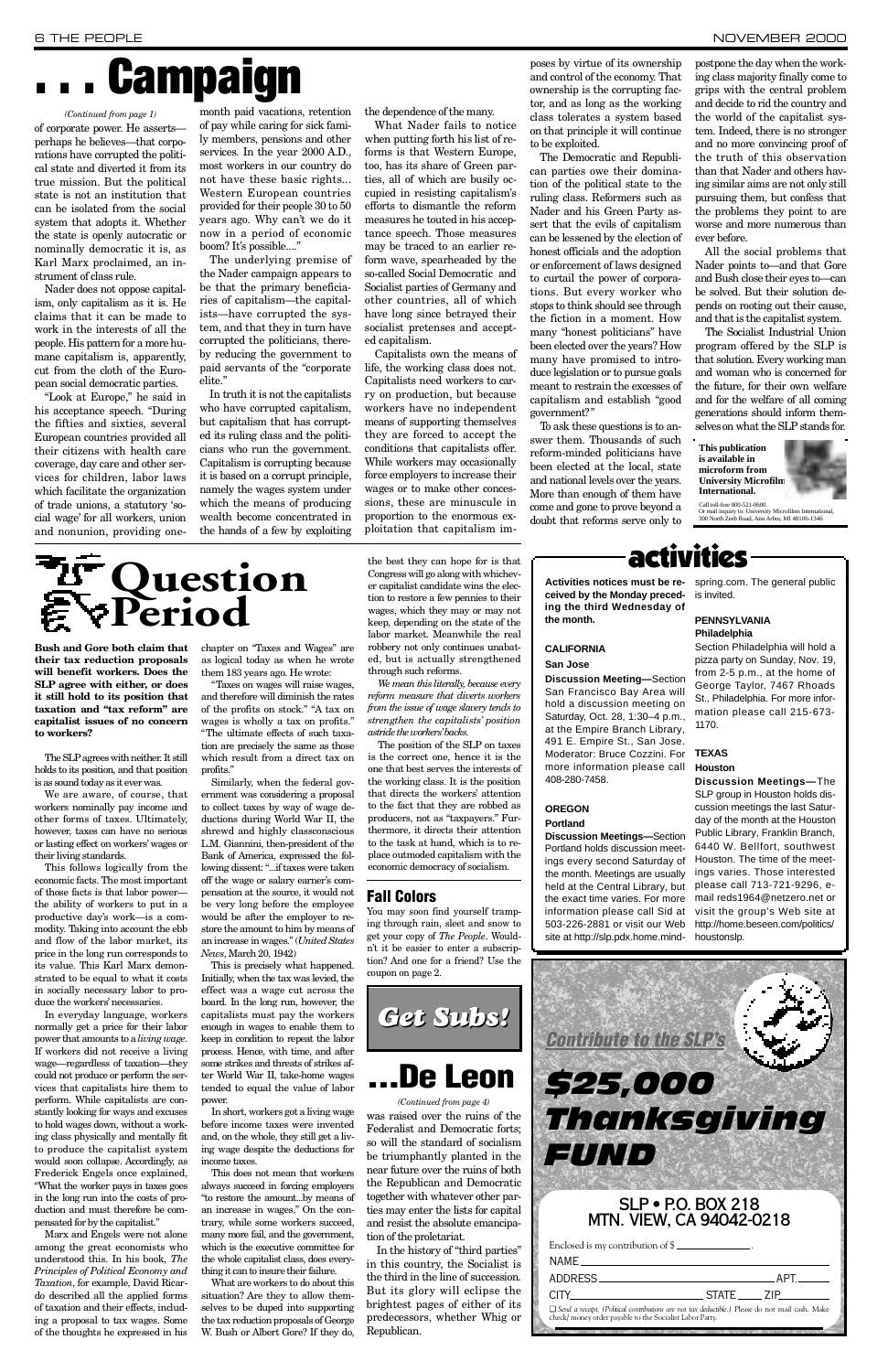assert real control over them. The significant fact of the matter is not this compliance with the rules of bourgeois legality, but the mass eviction of Arabs from the land by a people who could be considered nothing more than foreign interlopers. And all of this occurred under the watchful eye of a British imperialist overlord.

What followed over the next three decades was the natural product of this phenomenon called Zionism and that was interminable and ever-intensifying warfare.

Two facts that can be added here will conclude this survey.

The first of these is that the Zionist organization pursued a totally ruthless course in its march toward the creation of a Jewish state which very often exposed the Jewish people to more suffering and tragedy than was necessary. An example of this was the pressure exerted upon the Truman administration not to push for the lifting of the immigration restrictions that prevented millions of Jews in displaced persons camps all over Europe from entering the United States, so that these unfortunate people would be forced to choose Palestine as a place of refuge.

Consequently, the Zionist movement, while it has held itself out to the Jewish people as the embodiment of a solution to anti-Semitic persecution, has in reality been the yoke that has bound the Jewish proletariat to the Jewish state and its capitalist rulers. It has blinded Jewish workers to their own class identity and interests, aggravated the division between Jewish and Arab labor in Israel and reduced the Jewish state to a client and tool of imperialism.

There can be no question that the division of the Arab Mideast into artificial, semifeudal dependencies by world imperialism following World War I and thereafter, and the facilitation of a Zionist occupation of Palestine by British imperialism, constitute some of the greatest crimes of the capitalist system and its imperialist corollary in this century. The conquest of Palestine by the Zionist movement, the creation of the Jewish state and the resulting expulsion of hundreds of thousands of Palestinian Arabs, causing a second Diaspora, was the direct result of this imperialist intervention in this area of the world.

The second of these facts is that at the time of the establishment of a Jewish state in May 1948, the Jewish population of Palestine did not exceed 35 percent of the total.

### **The Nature of Zionism**

The Zionist movement cannot be viewed as a valid nationalist movement in any sense of that term. It was from its inception an inverted distortion of the nationalist ideal devoid of any true nationalist content in that a) it did not arise from the indigenous Jewish population of Palestine; b) it was the contrivance of a small group of foreign intellectuals for the imposition of a Jewish settlement upon Palestine and its Arab inhabitants under the auspices of an imperialist power; and c) as such, it became a medium of imperialist domination in that area of the world.

As Marxian Socialists, we cannot ignore the legitimate claims of the Palestinian Arabs, both within and without Israel, to a recognition of their rights within its territory. However, as will be made clear below, we cannot support any nationalist demand made within the context of a severely limited program for the establishment of a bourgeois democratic secular state. With this proviso in mind, the Socialist Labor Party supports the right of the Palestinian people driven from their homeland to repatriation.

Despite the perverted nature of Zionism and its lack of validity as a true nationalist movement, there can be no argument with the observation that a Jewish nation now actually exists in Israel. The past three decades have witnessed the development of a definitive national identity among the Jews of Israel.

There also can be no argument with the observation that the vast majority of this Jewish population, as well as the Arab community, is of the working class. Consequently, we cannot accept any alleged solution to the crisis situation in this area that calls for the expulsion of the Jewish people from the region. To do this would be tantamount to taking up a position against an element of the working class.

#### **Arab Self-Determination**

nic—are inconsequential. Consequently, the Socialist Labor Party views as a progressive step for the proletariat of Israel the

The Palestine Liberation Organization at the present time is the only organized voice for the Palestinian Arab. It is basically a united front organization of several different groups, and its program calls for the establishment of a bour-

#### **The Jewish Nation**

### **N ATIONAL HEADQUARTERS**

NATIONAL OFFICE, SLP. P.O. Box 218, Mtn. View CA 94042-0218; (408) 280- 7266; fax (408) 280-6964; e-mail: socialists@slp.org; Web site: www.slp.org

### SLP, P.O. Box 105, Sloansville, NY 12160-0105.

**CORPUS CHRISTI, TEX.** Call (512) 991-0287.

**DALLAS** Call Bernie at (972) 458-2253.

**HOUSTON** Call (713) 721-9296. Web site: http://home.beseen.com/politics/houstonslp. E-mail:

#### **Basis for Working-Class Unity**

reds1964@netzero.net **HUNTER COLLEGE, NYC**

HunterSLP@aol.com **LARAMIE, WYO.**

E-mail: portage@uwyo.edu



#### **LONG ISLAND, N.Y.** LongIslandSLP@aol.com

directory

(860) 347-4003. **MILWAUKEE** 

webtv.net

3721. Call (414) 672-2185. E-mail: milwaukeeslp @

**NEW LONDON, CONN.** SLP, 3 Jodry St., Quaker

**OCEANSIDE, CALIF.** Call (760) 721-8124. **PALMDALE, CALIF.** E-mail: med@ptw.com **PHILADELPHIA** 

> The development of political organizations in Israel that are opposed to Zionism and that are made up of both Jews and Arabs, the development of Jewish working-class resistance to capitalist exploitation in the form of strikes and protests, and the development of a peace movement within Israel in recent years, as well as the existence of Arab resistance to Zionism, all indicate a basis for unity among Jews and Arabs along working-class lines against capitalism, the Zionist state and its imperialist supporter, the United States. Both Jewish and Arab workers have in common their working-class status and as such their common class enemies are the Israeli ruling class, its government and U.S. imperialism. In the light of this common class interest all other differences—religious, racial or eth-

#### slpphilly@aol.com **PITTSBURGH** Call (412) 751-2613.

SLP, P.O. Box 2973, Sacramento, CA 95812.

> **SAN FRANCISCO B AY AREA** SLP, P.O. Box 70034, Sunny-

SLP, 1563 W. Rogers St., Milwaukee, WI 53204-**SEABROOK, N.H.** Call (603) 770-4695. ST. PETERSBURG, FLA. Call (727) 321-0999.

### **SOUTH BEND, IND.** Jerry Maher, 211 S. Michi-

gan St., #505, South Bend, IN 46601; (219) 234-2946.

**WILKES COUNTY, N.C.** E-mail: DarrellHKnight@ aol.com

SLP, P.O. Box 28732, Philadelphia, PA 19151, Call (215) 234-4724. E-mail: Brian Blanchard, 58 Forest Rd., Trevallyn, Launceston, Tasmania 7250, Australia. Call or fax 0363-341952.

> **CANADA N ATIONAL**

**HEADQUARTERS** SLP, 1550 Laperriere Ave., Ottawa, Ont., K1Z 7T2. Call Doug Irving at (613) 728- 5877 (hdqtrs.); (613) 226- 6682 (home); or (613) 725-

### **VANCOUVER**

SLP, Suite 141, 6200 Mc-Kay Ave., Box 824, Burnaby, BC, V5H 4M9.

> formation of a working-class movement that transcends ethnic lines of division among Jews and Arabs and that is based upon a program of opposition to Zionism, the Zionist state, capitalism and imperialism. Such a movement, however, must have as its positive objective the creation of a wider unity in the Middle East along the same class lines and the creation of a socialist society (i.e., one wherein the means of production are under the democratic control and management of the proletariat).

### **Palestine Liberation Organization**

geois democratic secular state.

In effect, as far as the Arab working class is concerned, this is no program at all, because it fails to address itself to the root of this problem. It does not pose a working-class perspective upon or resolution to this situation. It adheres to a narrow nationalism that can lead only to the creation of a bourgeois rump state that will be the client of one or another of the imperialist powers. This is so because the Arab bourgeoisie has been stunted in its development by the imperialist context in which it has evolved and is simply too weak to be an independent force in this region.

In addition to this programmatic weakness, the PLO is also seriously limited by its dependence for its very existence upon the support of reactionary feudal monarchies like that of Saudi Arabia and backward military dictatorships like that of Libya. These regimes represent reactionary forces that are little more independent of imperialism than is the Zionist state and that have consistently opposed the interests of the Arab masses throughout the Mideast at every turn.

An insightful series of editorials on Victor L. Berger's performance as "the first Socialist in Congress." This pamphlet answers the question: How should a Socialist act if he or she were elected to Congress or to other high office?

In order for any solution to be even attempted within the Israeli context what is required, in addition to working-class unity and action within Israel, is a mass movement of Arab workers in the Arab nations of the Mideast along class lines in struggle against their own feudal or semifeudal militaristic states and their own ruling classes.

It is understood by the Socialist Labor Party, however, that the ultimate resolution of this crisis situation will be found in a socialist revolution in the developed imperialist nations, which will destroy the capitalist source of imperialism once and for all time.

#### **AKRON, OHIO** Call (330) 864-9212.

**ALBANY, N.Y.** 

**C H I C A G O** SLP, P.O. Box 642, Skokie, IL 60076-0642.

#### **C L E V E L A N D**

Robert Burns, 9626 York Rd., N. Royalton, OH 44133. Call (440) 237-7933. E-mail: j.oneil@worldnet.att.net

**D E N V E R** Call (303) 426-5108.

#### **D U L U T H**

For information, call Rudy Gustafson at (218) 728-3110.

#### **EASTERN MASS.** Call (781) 444-3576.

**M I A M I**

Call (305) 892-2424. E-mail: redflag@bellsouth.net **MIDDLETOWN, CONN.** SLP, 506 Hunting Hill Ave., Middletown, CT 06457. Call

**PONTIAC, MICH.**

#### Hill, CT 06375. Call (203) 447-9897. **S . W. VIRGINIA**

**NEW YORK CITY** Call (516) 829-5325. Thad Harris, P.O. Box 1068, St. Paul, VA 24283-0997. Call (540) 328-5531. Fax (540 ) 328-4059.

**SACRAMENTO, CALIF.**

#### vale, CA 94086-0034 (408) 280-7458. E-mail: slpsfba@netscape.net

Call (810) 731-6756. **PORTLAND, ORE.** SLP, P.O. Box 4951, PortLand, OR 97208. Call (503) 226-2881. Web site:http://slp.pdx. home.mindspring.com. Email:slp.pdx@mindspring .com. 1949 (fax).

### **A U S T R A L I A**

- 1. Publication Title: *The People*
- 2. Publication No. 672-900
- 3. Filing Date: Oct. 1, 2000
- 4. Issue Frequency: Monthly
- 5. Number of Issues Published Annually: 12 6. Annual Subscription Price: \$5.00
- 7. Complete Mailing Address of Known Office of Publication: 156 E. Dana St., Mountain View, Santa Clara County, CA 94041-1508
- 8. Complete Mailing Address of Headquarters or General Business Office of the Publisher: 156 E. Dana St., Mountain View, CA 94041-1508
- 9. Publisher: National Executive Committee, Socialist Labor Party, 156 E. Dana St., Mountain View, CA 94041-1508 Acting Editor: Robert Bills, 156 E. Dana St., Mountain View, CA 94041-1508
- Managing Editor: Robert Bills, 156 E. Dana St., Mountain View, CA94041-1508 10. Owner: Officers of the Socialist Labor Party — Robert Bills, National Secretary, 156 E. Dana St., Mountain View, CA 94041-1508. Members of the National Executive Committee: Donna Bills, Bernard Bortnick, Chris Camacho, Bruce Cozzini, Luis A. Figueroa,
- Michael Mahoney, Diane Secor, 156 E. Dana St., Mountain View, CA 94041-1508 11. Known Bondholders, Mortgagees and Other Security Holders Owning or Holding 1
- Percent or More of the Total Amount of Bonds, Mortgages or Other Securities: None. 12. N/A

## USA **East Conflict**

|                   | 13. Publication Name: The People                                                       |                      |                         |  |
|-------------------|----------------------------------------------------------------------------------------|----------------------|-------------------------|--|
|                   | 14. Issue Date for Circulation Data Below: September 2000                              |                      |                         |  |
|                   | 15. Extent and Nature of Circulation:                                                  | Average No. Copies   | No. Copies of Single    |  |
|                   |                                                                                        | Each Issue During    | <b>Issue Published</b>  |  |
|                   |                                                                                        | Preceding 12 Months. | Nearest to Filing Date. |  |
|                   | a. Total Number of Copies (net press run)                                              | 9,500                | 10,100                  |  |
|                   | b. Paid and/or Requested Circulation:                                                  |                      |                         |  |
|                   | 1. Paid/Requested Outside-County Mail                                                  |                      |                         |  |
|                   | Subscriptions Stated on Form 3541.                                                     | 1,857                | 1,847                   |  |
|                   | 2. Paid In-County Subscriptions Stated                                                 |                      |                         |  |
|                   | on Form 3541                                                                           | 29                   | 30                      |  |
|                   | 3. Sales Through Dealers and Carriers,                                                 |                      |                         |  |
|                   | Street Vendors and Counter Sales.                                                      |                      |                         |  |
|                   | and Other Non-USPS Paid Distribution                                                   | 7,004                | 7,610                   |  |
|                   | 4. Other Classes Mailed Through the USPS                                               | 81                   | 78                      |  |
|                   | c. Total Paid and/or                                                                   |                      |                         |  |
|                   | Requested Circulation (15b. 1, 2, 3 & 4):                                              | 8,971                | 9,565                   |  |
|                   | d. Free Distribution by Mail:                                                          |                      |                         |  |
|                   | (Samples, Complimentary, and Other Free)                                               |                      |                         |  |
|                   | 1. Outside-County as Stated on Form 3541                                               | 0                    | $\bf{0}$                |  |
|                   | 2. In-County as Stated on Form 3541                                                    | 0                    | $\mathbf{0}$            |  |
|                   | 3. Other Classes Mailed Through the USPS                                               | $\Omega$             | $\Omega$                |  |
|                   | e. Free Distribution Outside the Mail                                                  |                      |                         |  |
|                   | (Carriers or Other Means)                                                              | $\Omega$             | $\mathbf{0}$            |  |
|                   | f. Total Free Distribution                                                             |                      |                         |  |
|                   | (Sum of 15d and 15e)                                                                   | 0                    | $\Omega$                |  |
|                   | g. Total Distribution (Sum of 15c and 15f):                                            | 8,971                | 9,565                   |  |
|                   | h. Copies Not Distributed:                                                             | 529                  | 535                     |  |
|                   | i. Total (Sum of 15g. and h.)                                                          | 9,500                | 10,100                  |  |
|                   | j. Percent Paid and/or Requested Circulation                                           |                      |                         |  |
|                   | $(15c. \text{ divided by } 15g. \text{ times } 100)$                                   | 100%                 | 100%                    |  |
|                   | 16. Pubication of Statement of Ownership will be printed in the November 2000 issue of |                      |                         |  |
| this publication. |                                                                                        |                      |                         |  |
|                   | 17. I certify that all information furnished on this form is true and complete.        |                      |                         |  |
|                   |                                                                                        |                      | Robert Bills            |  |
|                   |                                                                                        |                      | <b>Acting Editor</b>    |  |



Mtn. View, CA 94042-0218

**U.S. Postal Service Statement of Ownership, Management and Circulation (Required by 39 U.S.C. 3685)** 

#### *(Continued from page 8)*

### *Capital and Labor*

*By Arnold Petersen*

**A series of essays that discuss and define such** terms as capital, profit, **labor power, price cont rols, etc. , and explain the underlying causes of class conflict. (80 pages)**

**\$1.25 postpaid**

**NEW YORK LABOR NEWS P.O. Box 218 Mountain View, CA 94042-0218**

### 108 pages \$1.50 postpaid

NEW YORK LABOR NEWS P.O. Box 218 Mtn. View, CA 94042-0218

### **A Socialist in C o n g r e s s :** His Conduct & Responsibilities

By Daniel De Leon